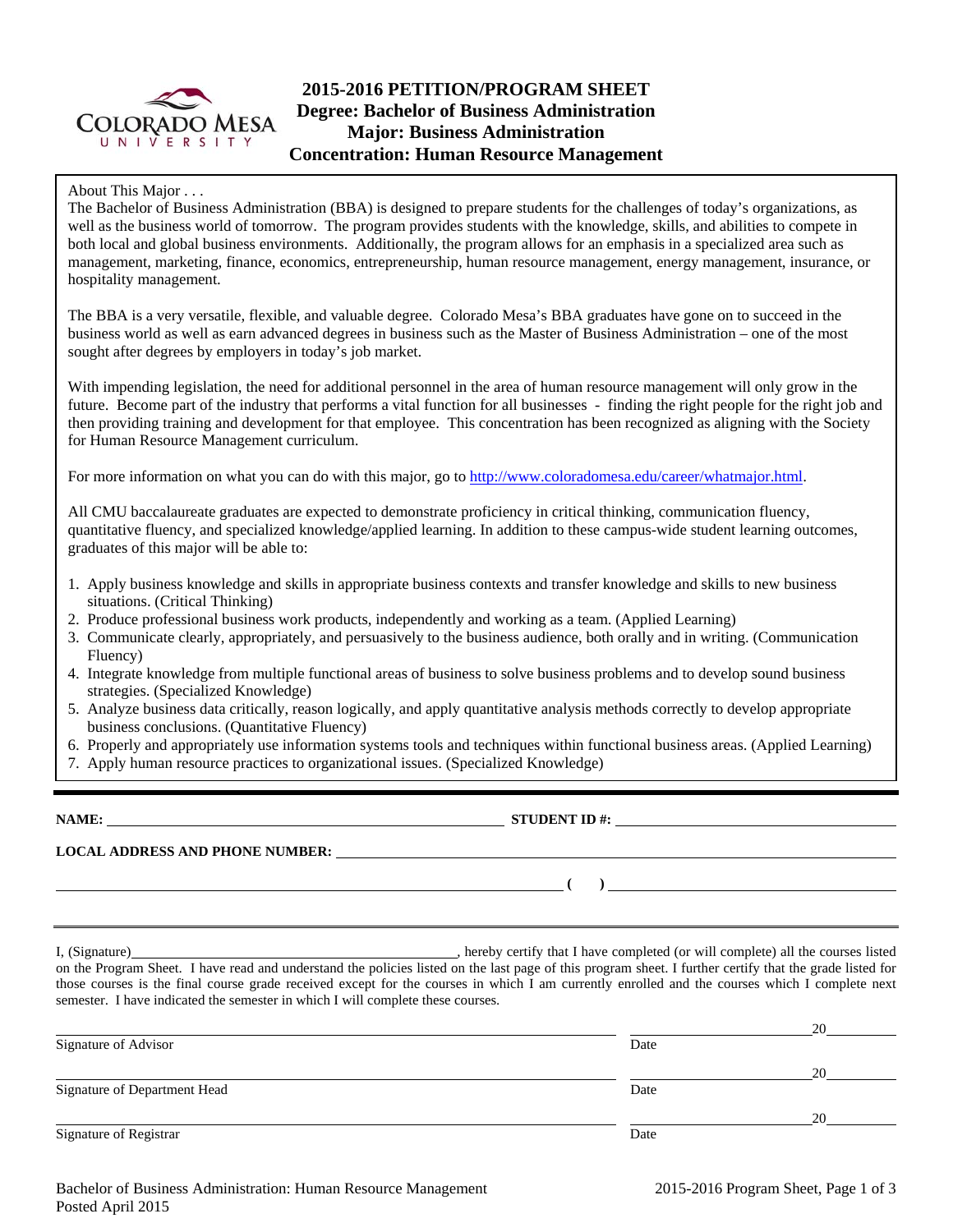### **DEGREE REQUIREMENTS:**

- 120 semester hours total (Students must complete a minimum of 30 of the last 60 hours of credit at CMU, with at least 15 semester hours in major discipline courses numbered 300 or higher).
- 40 upper division credits (A minimum of 15 taken at the 300-400 course levels within the major at CMU).
- 2.00 cumulative GPA or higher in all CMU coursework
- 2.00 cumulative GPA or higher in coursework toward the major content area.
- Pre-collegiate courses (usually numbered below 100) cannot be used for graduation.
- A student must follow the CMU graduation requirements either from 1) the program sheet for the major in effect at the time the student officially declares a major; or 2) a program sheet for the major approved for a year subsequent to the year during which the student officially declares the major and is approved for the student by the department head. Because a program may have requirements specific to the degree, the student should check with the faculty advisor for additional criteria. It is the student's responsibility to be aware of, and follow, all requirements for the degree being pursued. Any exceptions or substitutions must be approved by the student's faculty advisor and Department Head.
- When filling out the program sheet a course can be used only once.
- Essential Learning Capstone should be completed between 45 and 75 hours.
- See the "Undergraduate Graduation Requirements" in the catalog for additional graduation information.

**ESSENTIAL LEARNING REQUIREMENTS** (31 semester hours) See the current catalog for a list of courses that fulfill the requirements below. If a course is an Essential Learning option and a requirement for your major, you must use it to fulfill the major requirement and make a different selection for the Essential Learning requirement.

| Course No Title<br>Sem.hrs Grade Term/Trns<br>English (6 semester hours, must receive a grade of "C" or better and<br>must be completed by the time the student has 60 semester hours.)<br><b>ENGL 111</b><br><b>English Composition</b><br><b>English Composition</b><br><b>ENGL 112</b><br>3 | MANG 471<br><b>Operations Management</b><br>3<br><b>MANG 491</b><br><b>Business Strategy</b><br>3<br>المستندر المست<br>Principles of Marketing<br><b>MARK 231</b><br>3<br><b>Quantitative Decision Making</b><br><b>CISB 341</b><br>or MANG 341 Quantitative Decision Making 3<br>or MARK 350 Marketing Research |
|------------------------------------------------------------------------------------------------------------------------------------------------------------------------------------------------------------------------------------------------------------------------------------------------|------------------------------------------------------------------------------------------------------------------------------------------------------------------------------------------------------------------------------------------------------------------------------------------------------------------|
| Math (3 semester hours, must receive a grade of "C" or better, must be                                                                                                                                                                                                                         | <b>Human Resource Management Concentration Courses</b> (30 Sem Hrs)                                                                                                                                                                                                                                              |
| completed by the time the student has 60 semester hours.)                                                                                                                                                                                                                                      |                                                                                                                                                                                                                                                                                                                  |
| MATH 113 College Algebra<br>$4*$                                                                                                                                                                                                                                                               | <b>Human Resource Management Nucleus</b> (15 Semester Hours)                                                                                                                                                                                                                                                     |
| *3 credits apply to the Essential Learning requirements and 1 credit                                                                                                                                                                                                                           | <b>Employment Assessment</b><br><b>HRMA 372</b><br>3                                                                                                                                                                                                                                                             |
| applies to elective credit                                                                                                                                                                                                                                                                     | Leading Organizations<br>3<br><b>HRMA 373</b>                                                                                                                                                                                                                                                                    |
|                                                                                                                                                                                                                                                                                                | <b>MANG 410</b><br><b>Effective Workplace</b>                                                                                                                                                                                                                                                                    |
| <b>Humanities</b> (3 semester hours)                                                                                                                                                                                                                                                           | Communications<br>3                                                                                                                                                                                                                                                                                              |
|                                                                                                                                                                                                                                                                                                | <b>HRMA 475</b><br>Compensation and Reward                                                                                                                                                                                                                                                                       |
|                                                                                                                                                                                                                                                                                                | 3<br><b>Systems</b>                                                                                                                                                                                                                                                                                              |
| <b>Social and Behavioral Sciences (6 semester hours)</b>                                                                                                                                                                                                                                       | <b>Advanced Human Resource</b><br><b>HRMA 478</b>                                                                                                                                                                                                                                                                |
| Principles of Macroeconomics 3<br>ECON 201                                                                                                                                                                                                                                                     | Management (Capstone)<br>3                                                                                                                                                                                                                                                                                       |
| <b>ECON 202</b><br>Principles of Microeconomics 3                                                                                                                                                                                                                                              |                                                                                                                                                                                                                                                                                                                  |
| Natural Sciences (7 semester hours, one course must include a lab)                                                                                                                                                                                                                             | <b>Concentration Electives</b> (15 semester hours) Choose 15 hours that<br>complement the nucleus or choose the nucleus of a second<br>concentration.<br>At least 1 hour must be upper division                                                                                                                  |
| <b>History</b> (3 semester hours)<br><b>HIST</b>                                                                                                                                                                                                                                               |                                                                                                                                                                                                                                                                                                                  |
| <b>Fine Arts</b> (3 semester hours)                                                                                                                                                                                                                                                            | Electives (2 semester hours of college level courses appearing on your<br>final transcript, not listed above to bring total semester hours to 120.)                                                                                                                                                              |

| Course No Title                                       |                                                |  |  | Sem.hrs Grade Term/Trns |
|-------------------------------------------------------|------------------------------------------------|--|--|-------------------------|
|                                                       | <b>WELLNESS REQUIREMENT</b> (2 semester hours) |  |  |                         |
|                                                       | KINE 100 Health and Wellness                   |  |  |                         |
|                                                       |                                                |  |  |                         |
|                                                       |                                                |  |  |                         |
| <b>ESSENTIAL LEARNING CAPSTONE (4 semester hours)</b> |                                                |  |  |                         |

| ESSL 290 | <b>Maverick Milestone</b>          |  |
|----------|------------------------------------|--|
|          | (see English $\&$ math pre-reqs) 3 |  |
| ESSL 200 | Essential Speech (co-requisite) 1  |  |

**FOUNDATION COURSES** (18 semester hours) These courses, plus ECON 201 & 202 and Essential Learning English & Math requirements

| must be completed within the student's first 60 hours.) |                                        |   |  |  |  |
|---------------------------------------------------------|----------------------------------------|---|--|--|--|
| ACCT 201                                                | Principles of Financial Acctg          |   |  |  |  |
| ACCT 202                                                | Principles of Managerial Acctg 3       |   |  |  |  |
| BUGB 105                                                | Freshman Business Seminar              |   |  |  |  |
| BUGB 211                                                | <b>Business Communications</b>         |   |  |  |  |
| CISB 101                                                | Business Inform. Technology            |   |  |  |  |
|                                                         | or CISB 205 Advanced Business Software | 3 |  |  |  |
| CISB 241                                                | Intro to Business Analysis             |   |  |  |  |
|                                                         | or STAT 241 Intro to Business Analysis | 3 |  |  |  |
|                                                         |                                        |   |  |  |  |

### **BACHELOR OF BUSINESS ADMINISTRATION: HUMAN RESOURCE MANAGEMENT CONCENTRATION REQUIREMENTS** (63 semester hours)

| <b>Business Administration Core</b> (33 semester hours) |                                     |   |  |  |
|---------------------------------------------------------|-------------------------------------|---|--|--|
| <b>BUGB 349</b>                                         | Legal Environment of Business 3     |   |  |  |
| <b>BUGB 401</b>                                         | <b>International Business</b>       |   |  |  |
| <b>CISB 210</b>                                         | Fundamentals of Info Systems        |   |  |  |
| <b>FINA 301</b>                                         | <b>Managerial Finance</b>           |   |  |  |
| <b>MANG 201</b>                                         | Principles of Management            |   |  |  |
| <b>MANG 301</b>                                         | Organizational Behavior             |   |  |  |
| <b>HRMA 371</b>                                         | Human Resource Management 3         |   |  |  |
| MANG 471                                                | <b>Operations Management</b>        |   |  |  |
| <b>MANG 491</b>                                         | <b>Business Strategy</b>            |   |  |  |
| <b>MARK 231</b>                                         | Principles of Marketing             |   |  |  |
| <b>CISB 341</b>                                         | <b>Quantitative Decision Making</b> | 3 |  |  |
| or MANG 341 Quantitative Decision Making 3              |                                     |   |  |  |
|                                                         | or MARK 350 Marketing Research      |   |  |  |
|                                                         |                                     |   |  |  |

| <b>Human Resource Management Nucleus (15 Semester Hours)</b> |                                |   |  |  |
|--------------------------------------------------------------|--------------------------------|---|--|--|
| HRMA 372                                                     | <b>Employment Assessment</b>   | 3 |  |  |
|                                                              | HRMA 373 Leading Organizations |   |  |  |
|                                                              | MANG 410 Effective Workplace   |   |  |  |
|                                                              | Communications                 | 3 |  |  |
| HRMA 475                                                     | Compensation and Reward        |   |  |  |
|                                                              | <b>Systems</b>                 | 3 |  |  |
| <b>HRMA 478</b>                                              | <b>Advanced Human Resource</b> |   |  |  |
|                                                              | Management (Capstone)          | 3 |  |  |

#### ast 1 hour must be upper division

| <b>Electives</b> (2 semester hours of college level courses appearing on your |  |  |
|-------------------------------------------------------------------------------|--|--|
| final transcript, not listed above to bring total semester hours to 120.)     |  |  |
| *MATH 113 College Algebra                                                     |  |  |
|                                                                               |  |  |